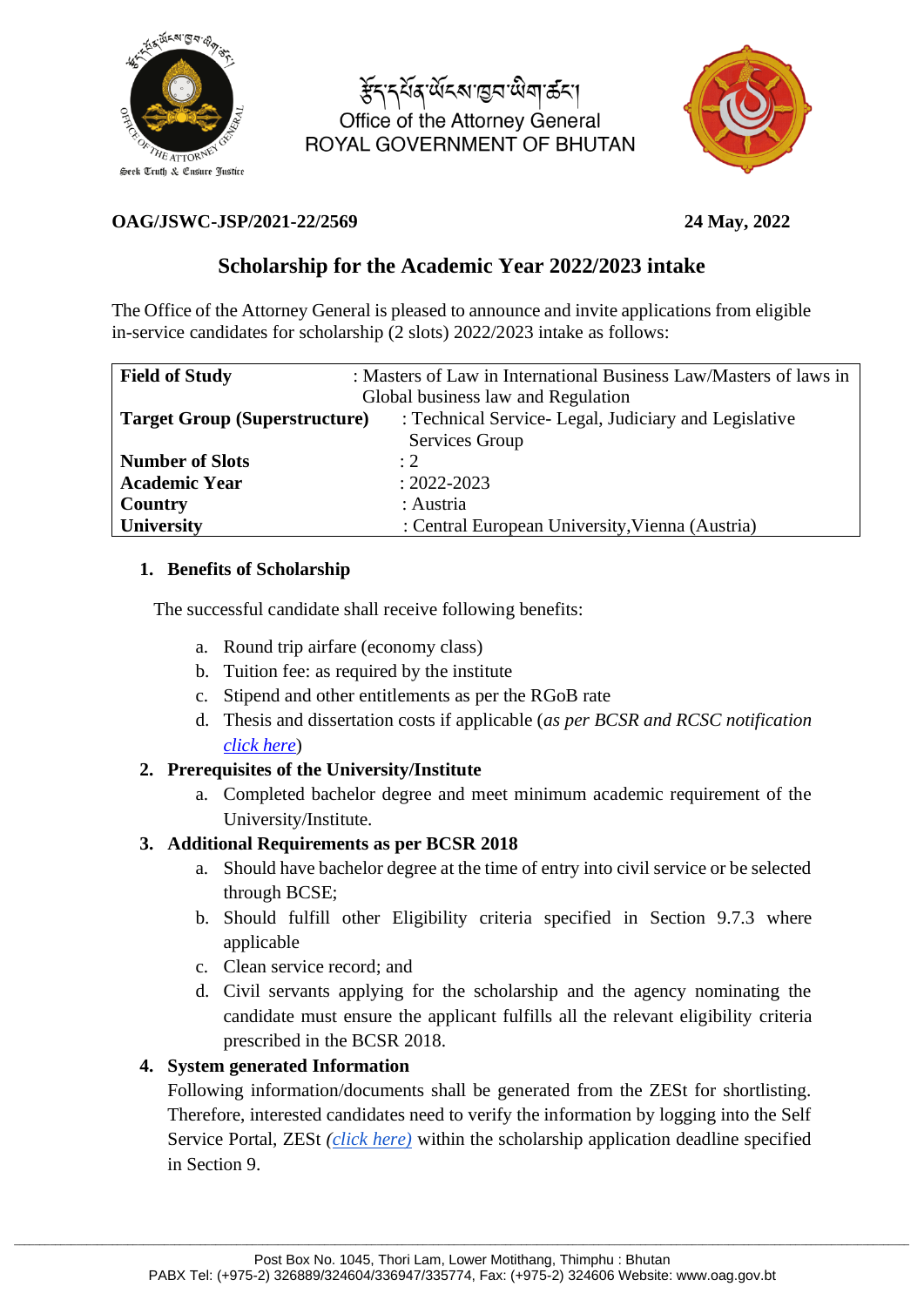

ङ्गिर्द्ग्यज्ञालया सेवार्करा Office of the Attorney General ROYAL GOVERNMENT OF BHUTAN



- a. CV
- b. Moderation score/Performance Evaluation Ratings (IWP) for past two years
- c. Email address and mobile number
- d. Place of posting detail for rural posting weightage

### 5. **Documents required while applying**

- a. Academic transcripts & certificate
	- Bachelor degree: Copy of Certificate and Transcript
	- Class XII: Copy of Certificate and Transcript
- b. LTT Nomination Application Form (*[click here](https://www.rcsc.gov.bt/wp-content/uploads/2021/02/LTT-Nomination-Application-Form-.pdf)*)
- c. Duly signed LTT Review Checklist *[\(click here\)](https://www.rcsc.gov.bt/wp-content/uploads/2018/12/LTT-Review-Checklist-for-NWSS.pdf) (drug test to be done only after being selected)*
- d. Any other supporting documents (check Scholarship Selection Format Form 9/9 as per BCSR 2018)

# **6. Application procedure**

- a. Interested applicants must submit the above documents to the HR Section, OAG within the given deadline specified under Section 9.
- b. Agencies should ensure NOC can be provided to candidates who get selected for the scholarship.
- c. Once a selected candidate is announced, respective agencies shall seek approval from HRC and inform the OAG on the decision.

## **7. Shortlist and Selection procedure**

The shortlist and selection criteria shall be as per the BCSR 2018 with the following specific selection procedure:

- a. Applicants shall be shortlisted based on the eligibility and shortlist criteria in BCSR 2018.
- b. All of the shortlisted candidates will have to make a 10 minutes presentation on the selected topic during the selection interview (topic for presentation will be shared with shortlisted candidates on the day of the interview)
- c. Only 1 best candidate based on performance during the selection interview shall be selected.
- d. The candidates shall be assessed based on their competence in their respective field, leadership attributes and their post-study plans as portrayed during the selection interview.

## **8. Post selection procedure**

Upon announcement of the interview result, selected civil servant should submit the following documents to the OAG within five working days from the date of announcement of the interview result, failing which scholarship may be given to the standby candidate: